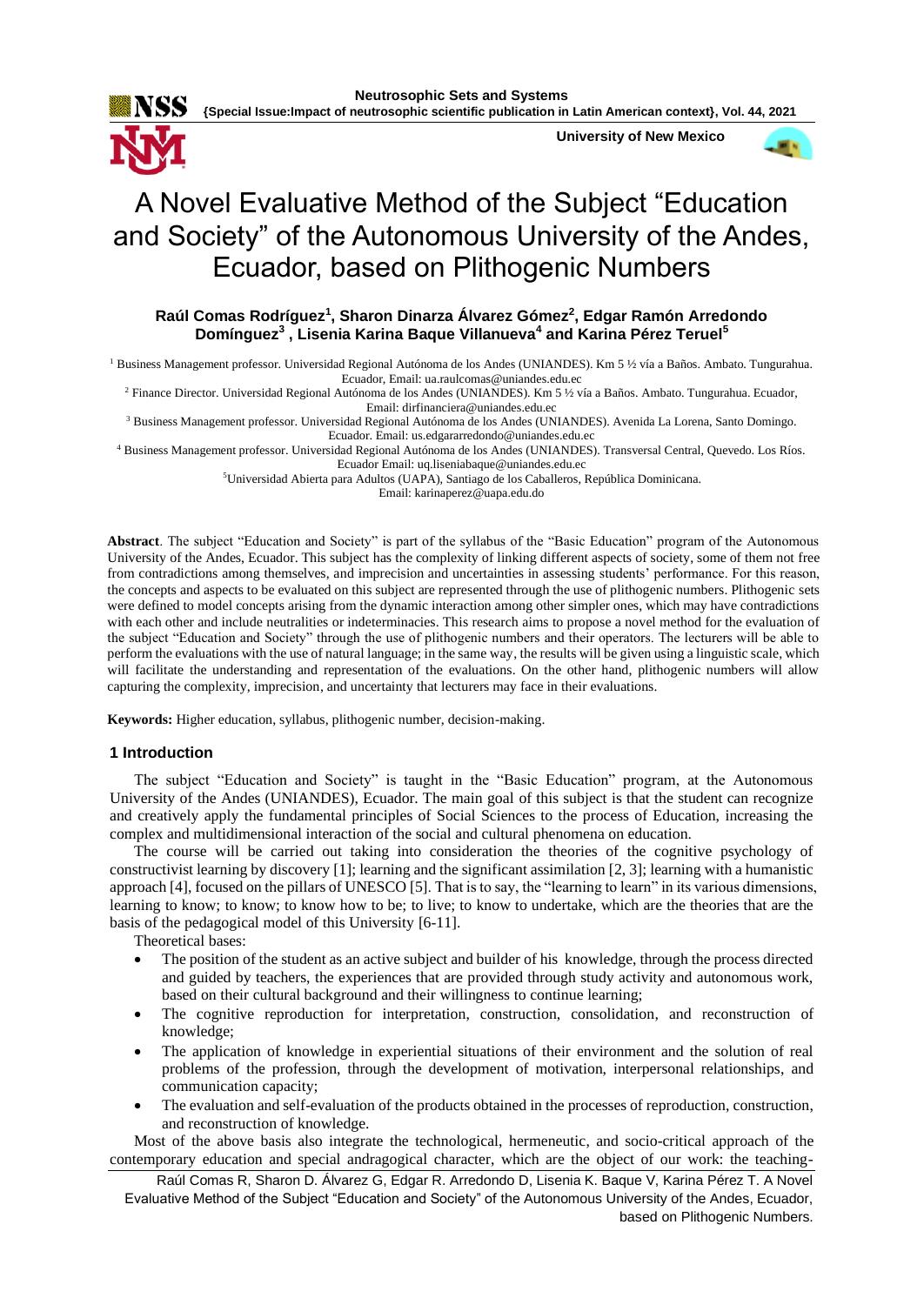learning process of higher education, which are reflected in the Pedagogical Model of UNIANDES, since this will contribute to the achievement of the learning outcomes set out in the profile of egress.

The approach to the subject "Education and society" through the idea of a system allows applying mathematical-logical modeling based on plithogenic sets. In addition to that, this type of combination allows the inclusion of indeterminacy [\[12-17\]](#page-7-6).

Plithogeny is the genesis or origin, creation, formation, development, and evolution of new entities from dynamics and organic mergers of multiple contradictory and/or neutral and/or non-contradictory old entities. Plithogeny advocates for connections and unification of theories and ideas in any field. As "entities" are taken as the "knowledge" in various fields, such as the soft sciences, the hard sciences, the theories of the arts and letters, etc., [\[12,](#page-7-6) [18\]](#page-8-0).

Plithogeny is the dynamics of many types of opposites, and/or their neutrals, and/or non-opposites and their organic fusion. Plithogeny is a generalization of dialectics (dynamics of a kind of opposites: <A> and <antiA>), the Neutrosophy (dynamics of a kind of opposites and their neutral: <A> and <antiA>, and <neutA>), because the Plithogeny studies the dynamics of many types of opposites and their neutral and not opposite (<A> and <antiA>, and  $\langle$ neutA $\rangle$ ,  $\langle$ B $\rangle$  and  $\langle$ antiB $\rangle$  and  $\langle$ neutB $\rangle$ , etc.), and many that are not opposites ( $\langle$ C $\rangle$ ,  $\langle$ D $\rangle$ , etc.) altogether. A plithogenic set is a particular application and concept derived from Plithogeny, as it is an extension of the classical set, fuzzy set, intuitionist fuzzy set, and neutrosophic set, and has many scientific applications, [\[12,](#page-7-6) [19-](#page-8-1) [21\]](#page-8-1).

A plithogenic set P is a set whose elements are characterized by one or more attributes, and each attribute can have many values. Until now, these have mainly been applied in mathematical models of decision-making, [\[15,](#page-8-2) [22,](#page-8-3) [23\]](#page-8-4). This new theory fits the purpose of this paper since this is a tool to represent complex, systemic, and dynamic concepts, with degrees of indeterminacy, where different simpler concepts interact with each other.

Specifically, in our investigation, the plithogenic numbers are obtained from the evaluation of specialists, which are lectures on the subject "Education and Society" in UNIANDES. We propose a new method to assess the skills, and learning of students of this subject. Moreover, lectures do not directly use plithogenic numbers in their evaluations, they evaluate by using linguistic terms, which are associated with plithogenic numbers. Other applications of Plithogeny can be read in [\[24,](#page-8-5) [25\]](#page-8-6). Some papers where Neutrosophy is applied to pedagogy and education can be read in [\[26-29\]](#page-8-7).

This paper is divided into the following sections: section 2 is devoted to exposing the main concepts of Plithogeny. Section 3 contains the details of the design of the method. And in the last section, we explain the conclusions.

#### **2 Plithogenic sets**

Let U be a universe of discourse, and P a non-empty set of elements,  $P \subseteq U$ . Let A be a non-empty set of *unidimensional* attributes  $A = {\alpha_1, \alpha_2, ..., \alpha_m}$ ,  $m \ge 1$ , and  $\alpha \in A$  is a given attribute whose spectrum of all the possible values (or states) is the non-empty set S, where S can be a set of finite discrete,  $S = \{s_1, s_2, ..., s_l\}, 1 \leq$  $l < \infty$ , or infinitely denumerable set S = {s<sub>1</sub>, s<sub>2</sub>, ..., s<sub>∞</sub>}, or an infinitely uncountable set (continuous), S = [a, b[, a < b, where ]… [ is any open, semi-open or a closed interval set of real numbers or of another set [\[13,](#page-8-8) [14,](#page-8-9) [22-28,](#page-8-3) [30-51\]](#page-8-10).

Let V be a non-empty subset of S, where V is the range of all attribute values needed by experts for the application. Each element  $x \in P$  is characterized by the values of all attributes in  $V = \{v_1, v_2, ..., v_n\}$ , for  $n \ge 1$ .

In the set of values of the attribute V, in general, there is a dominant attribute value, which is determined by experts in its application. The dominant attribute value means the most important attribute value that experts are interested in.

Each attribute value  $v \in V$  has a corresponding degree of membership  $d(x, v)$  of the element x, to the set P, regarding some given criteria.

The degree of membership can be either a fuzzy degree of membership, or an intuitionistic fuzzy degree of membership, or a neutrosophic degree of membership to the plithogenic set.

Thus, the *attribute value* membership *degree function* is:

 $\forall x \in P, d \colon P \times V \to P([0, 1]^z)$ )  $(1)$ 

Such that  $d(x, v)$  is a subset of  $[0, 1]^z$ , where  $\mathcal{P}([0, 1]^z)$  is the power set of  $[0, 1]^z$ , where  $z = 1$  (fuzzy degree of membership),  $z = 2$  (intuitionistic fuzzy degree of membership), or  $z = 3$  (neutrosophic degree of membership).

Let  $|V| \ge 1$  be the cardinal. Let  $c: V \times V \rightarrow [0, 1]$  be the *attribute value contradiction degree function* between any two attribute values  $v_1$  and  $v_2$ , denoted by  $c(v_1, v_2)$ , and satisfying the following axioms:

- 1.  $c(v_1, v_1) = 0$ , the degree of contradiction between the same attribute values is zero;
- 2.  $c(v_1, v_2) = c(v_2, v_1)$ , commutativity.

Raúl Comas R, Sharon D. Álvarez G, Edgar R. Arredondo D, Lisenia K. Baque V, Karina Pérez T. A Novel Evaluative Method of the Subject "Education and Society" of the Autonomous University of the Andes, Ecuador, based on Plithogenic Numbers.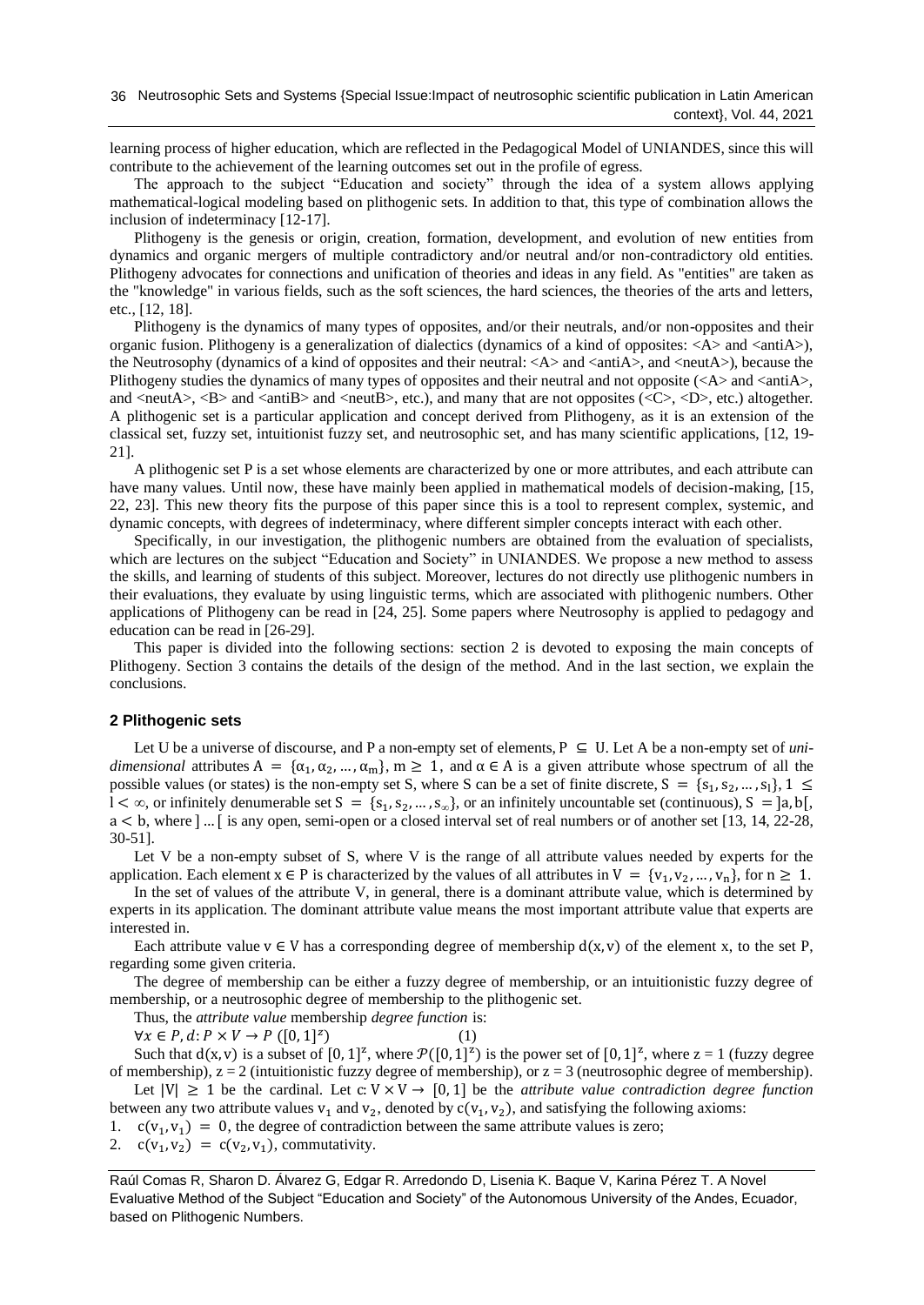Neutrosophic Sets and Systems {Special Issue:Impact of neutrosophic scientific publication in Latin American 37 context}, Vol. 44, 2021

We can define a fuzzy attribute value contradiction degree function (c as before, we denote by  $c_F$  to distinguish it from the following two), an intuitionistic fuzzy attribute value contradiction degree function (c<sub>IF</sub> : V × V → [0, 1]<sup>2</sup>), or more generally, a neutrosophic attribute value contradiction degree function  $(c_N : V \times V \rightarrow [0, 1]^3)$ , the latter one can be used to increase the complexity of the calculation, but also to increase the accuracy.

We mainly calculate the degree of contradiction between the values of uni-dimensional attributes. For multidimensional attribute values, we divide them into their corresponding one-dimensional attribute values.

The attribute value contradiction degree function helps the plithogenic aggregation operators and the plithogenic inclusion (partial order) to obtain a more accurate result.

The attribute value contradiction degree function is designed in each field where a plithogenic set is used according to the application to be solved. If ignored, aggregations still work, but the result may lose accuracy.

So (P, a, V, d, c) is called a *plithogenic set*, [\[12,](#page-7-6) [52\]](#page-9-0):

- 1. Where "P" is a set, "a" is an attribute (multi-dimensional in general), "V" is the range of values of the attribute, "d" is the degree of membership of the attribute value of each element x to the set P regarding some given criteria ( $x \in P$ ), and "d" means "d<sub>F</sub>" or "d<sub>IF</sub>" or "d<sub>N</sub>", when it is a degree of fuzzy membership, an intuitionistic fuzzy membership, or a degree of neutrosophic membership, respectively, of an element x to the plithogenic set P;
- 2. "c" means " $c_F$ " or " $c_{IF}$ " or " $c_N$ ", when it is a fuzzy attribute value contradiction degree function, intuitionistic fuzzy attribute value contradiction degree function, or neutrosophic attribute value contradiction degree function, respectively.

Functions  $d(\cdot, \cdot)$  and  $c(\cdot, \cdot)$  are defined according to the applications that experts need to solve.

Then, the following notation is used:

 $x(d(x, V))$ , where  $d(x, V) = {d(x, v)}$ , for all  $v \in V$ ,  $\forall x \in P$ .

The attribute value contradiction degree function is calculated between each attribute value with respect to the dominant attribute value (denoted by  $v_D$ ) in particular, and other attribute values as well.

The attribute value contradiction degree function c evaluated between the values of two attributes is used in the definition of plithogenic aggregation operators (intersection (AND), union (OR), implication  $(\implies)$ , equivalence  $(\Leftrightarrow)$ , inclusion (partial order), and other plithogenic aggregation operators that combine two or more degrees of values of the attribute based on a t-norm and a t-conorm, [\[53\]](#page-9-1)).

Most plithogenic aggregation operators are linear combinations of one fuzzy t-norm (denoted by  $\Lambda_F$ ) with one fuzzy t-conorm (denoted by  $V_F$ ), but nonlinear combinations can also be constructed.

If the t-norm is applied over the dominant attribute value denoted by  $v_D$ , and the contradiction between  $v_D$  and  $v_2$  is  $c(v_0, v_2)$ , then  $v_2$  is applied over the attribute value as follows:

$$
[1 - c(v_D, v_2)] \cdot t_{norm}(v_D, v_2) + c(v_D, v_2) \cdot t_{conorm}(v_D, v_2)
$$
  
Or, by using symbols: (2),

$$
[1 - c(v_D, v_2)] \cdot (v_D \wedge_F v_2) + c(v_D, v_2) \cdot (v_D \vee_F v_2)
$$
\n(3)

Similarly, if the t-conorm is applied on the dominant attribute value denoted by  $v_D$ , and the contradiction between  $v_D$  and  $v_2$  is  $c(v_D, v_2)$ , then on the attribute value  $v_2$  it is applied:

$$
[1 - c(v_D, v_2)] \cdot t_{\text{conorm}}(v_D, v_2) + c(v_D, v_2) \cdot t_{\text{norm}}(v_D, v_2)
$$
\n(4).

Or, by using symbols:

$$
[1 - c(v_D, v_2)] \cdot (v_D \vee_F v_2) + c(v_D, v_2) \cdot (v_D \wedge_F v_2)
$$
  
The *Plithogenic Neutrosophic Intersection* is defined as: (5).

$$
(a_1, a_2, a_3) \wedge_P (b_1, b_2, b_3) = \left( a_1 \wedge_F b_1, \frac{1}{2} \left[ (a_2 \wedge_F b_2) + (a_2 \vee_F b_2) \right], a_3 \vee_F b_3 \right)
$$
(6),

The *Plithogenic Neutrosophic Union* is defined as:

$$
(a_1, a_2, a_3) V_P (b_1, b_2, b_3) = (a_1 V_F b_1, \frac{1}{2} [(a_2 \wedge_F b_2) + (a_2 V_F b_2)], a_3 \wedge_F b_3)
$$
(7),

In other words, what applies to membership, the opposite applies to non-membership, while in indeterminacy the average between them applies.

The *Plithogenic Neutrosophic Inclusion* is defined as follows:

Since the degrees of contradiction are  $c(a_1, a_2) = c(a_2, a_3) = c(b_1, b_2) = c(b_2, b_3) = 0.5$ , applies:  $a_2 \ge$  $[1 - c(a_1, a_2)]b_2$  or  $a_2 \ge (1 - 0.5)b_2$  or  $a_2 \ge 0.5b_2$  while  $c(a_1, a_3) = c(b_1, b_3) = 1$ .

Having  $a_1 \leq b_1$  the opposite is done for  $a_3 \geq b_3$ , hence  $(a_1, a_2, a_3) \leq_P (b_1, b_2, b_3)$  if and only if  $a_1 \leq b_1$ ,  $a_2 \ge 0.5b_2$ , and  $a_3 \ge b_3$ .

#### **3 Evaluative model of the subject "Education and Society"**

To facilitate the evaluation of the aspects to be measured, two tables relate linguistic terms with plithogenic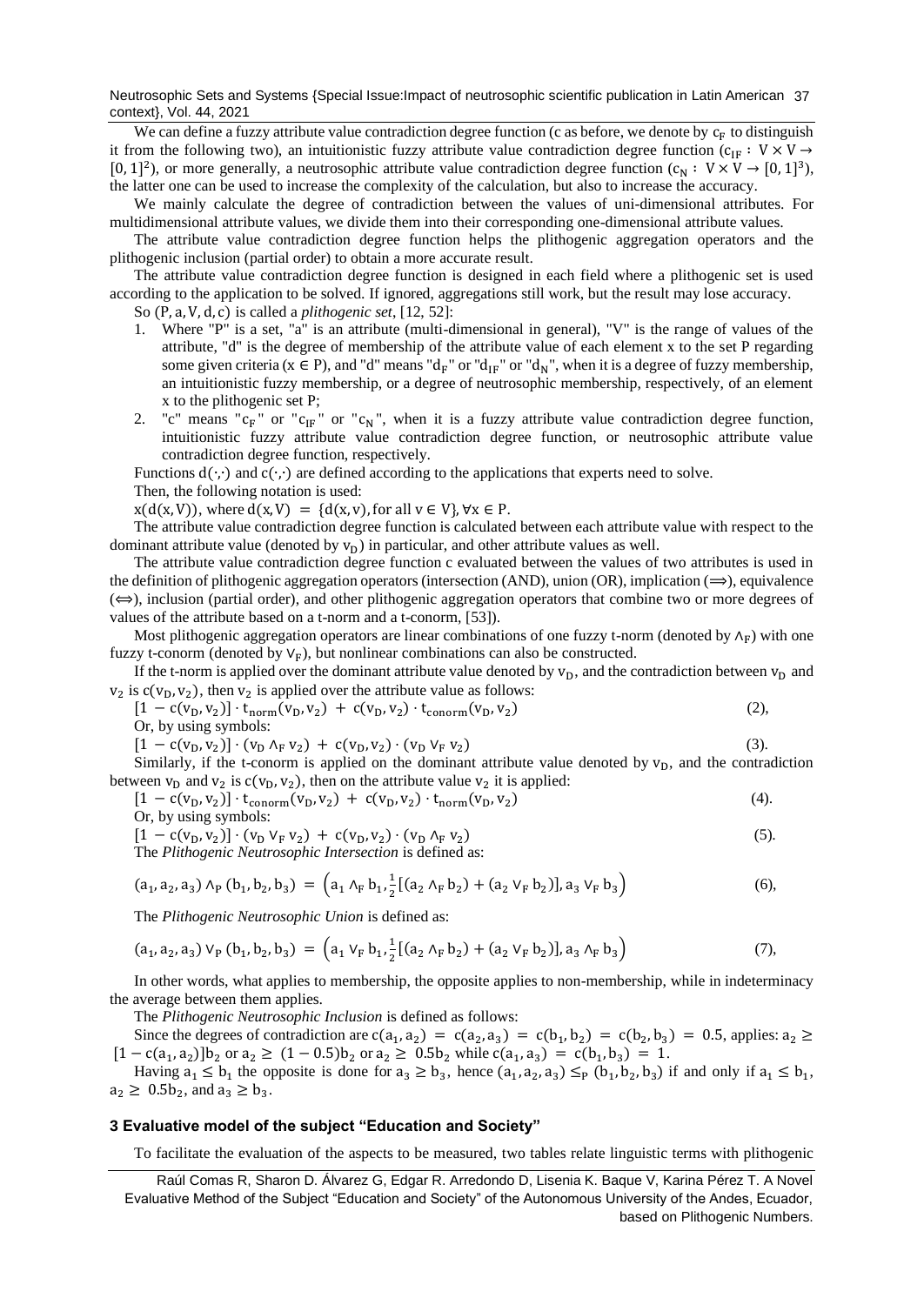numbers. These plithogenic numbers consist of a vector of three components (T, I, F) such that T represents the degree of truthfulness of what is claimed, I represents the degree of its indeterminacy and F represents the degree of its falsehood. T, I, F are elements of the interval [0, 1]. Decision-makers make assessments using linguistic terms, which better express what they want to say, and then numerical calculations are carried out with the support of the associated plithogenic numbers. That is why this paper deals with two tables, Table 1 that associates linguistic evaluation terms with plithogenic numbers, and Table 2 that associates linguistic terms of weight or importance with plithogenic numbers.

| Language expression | Plithogenic number $(T, I, F)$ |
|---------------------|--------------------------------|
| Very poor $(VP)$    | (0.10, 0.75, 0.85)             |
| Poor $(P)$          | (0.25, 0.60, 0.80)             |
| Medium poor (MP)    | (0.40, 0.70, 0.50)             |
| Medium $(M)$        | (0.50, 0.40, 0.60)             |
| Medium good (MG)    | (0.65, 0.30, 0.45)             |
| Good(G)             | (0.80, 0.10, 0.30)             |
| Very good (VG)      | (0.95, 0.05, 0.05)             |

**Table 1**: Linguistic values associated with plithogenic numbers for the evaluation of students. Source: [\[54\]](#page-9-2).

| Language expression            | Plithogenic number $(T, I, F)$ |
|--------------------------------|--------------------------------|
| Low significance $(LS)$        | (0.10, 0.70, 0.80)             |
| Equal significance (ES)        | (0.30, 0.40, 0.80)             |
| Robust significance (RS)       | (0.50, 0.40, 0.60)             |
| Very robust significance (VRS) | (0.70, 0.30, 0.10)             |
| Absolutely significance (AS)   | (0.90, 0.10, 0.10)             |

**Table 2**: Linguistic values associated with plithogenic numbers for the evaluation of the weight of the criteria. Source: [\[54\]](#page-9-2).

Plithogenic numbers can be converted into crisp values using formula 8.

$$
\mathcal{S}([T, I, F]) = \frac{2 + T - I - F}{3} \tag{8},
$$

For evaluating, the following criteria are used for each type of scholar grade as is summarized below:

- 1. Oral/written exams (OWE):
	- OWEC1. Content mastery: demonstrates mastery of the required content. The information is relevant, accurate, and written (spoken) consistently.
	- OWEC2. Clear ideas and logical expression: the writing (speech) is clearly written (spoken), no ambiguities are presented in the written (spoken) expression.
	- OWEC3. Analysis: carries out a thorough analysis of technical-scientific development to fulfill competencies in the field of action.
	- OWEC4. Knowledge received: demonstrates correspondence very adequately with learning theories.
	- OWEC5. Identification of characteristics of topics and sub-topics.
	- OWEC6. Argumentation: the argumentations are complete, precise, demonstrate a total understanding of the contents, and identify all the elements beyond what is expected.
	- OWEC7. Vocabulary: full use of the appropriate lexicon. With identification, consistent and relevant terms that exceed the expected level.
- 2. Projects (P):<br>PC1. Io
	- Identify the problem: identify the problem and its cause-effect relationship.
	- PC2. Structure of the work or project: the work or project is properly structured, its planning phases can be seen, and there is an agreement between objectives, activities, and goals.
	- PC3. Relationship of objectives: there is a correct definition of the overall objective, and the specific objectives ensure the achievement of the overall objective.
	- PC4. Purpose: The overall purpose of the work or project is clear and the activities that need to be developed to achieve its solution in the short, medium, or long term are easily appreciated.
	- PC5. Goals achieved: the work or project has a 100% level of compliance achieved.
- 3. Class participation (discussions, presentations) (CP)
	- CPC1. Attend regularly: meet 100% of attendance.
	- CPC2. Pay attention to the teacher and peers: be attentive to the concepts issued by the teacher and peers.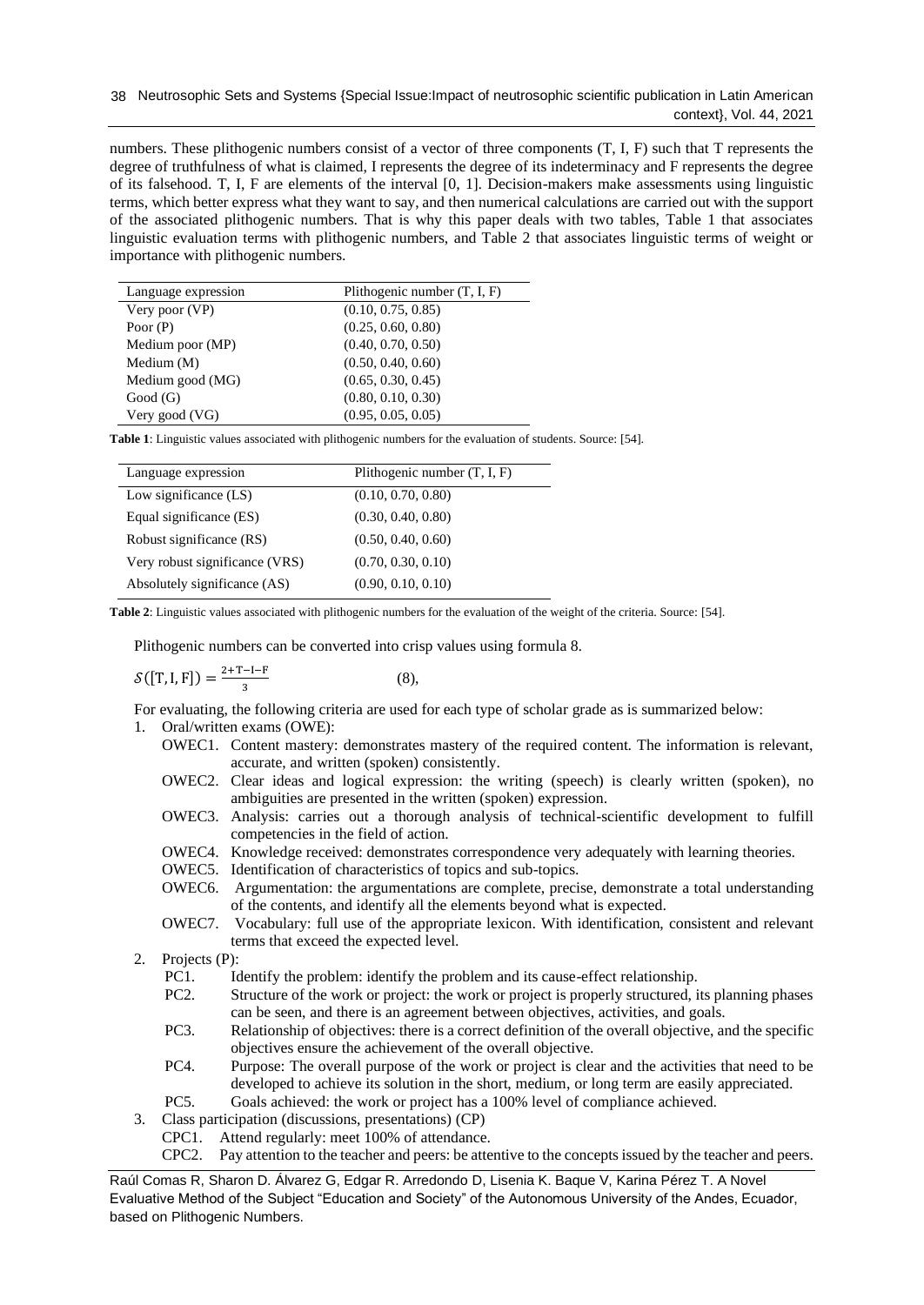Neutrosophic Sets and Systems {Special Issue:Impact of neutrosophic scientific publication in Latin American 39 context}, Vol. 44, 2021

- CPC3. Contributes to the class discussion: makes good contributions to class discussion.
- CPC4. Ask questions about the topic dealt with in class: ask interesting questions about the topic dealt with in class.
- CPC5. He/she has the materials to be used in class: He/she has all the materials necessary for the work in class.
- 4. Reports (R):
	- RC1. Presentation and punctuality: delivered the report on the stipulated date and with adequate quality.
	- RC2. Organization and structure of the report: the arguments are linked to the main idea and are organized logically.
	- RC3. Information quality: the information presented in the work is clear, accurate, correct, and relevant.
	- RC4. Drafting: it is adequate, clear, concise, and with technical vocabulary.
	- RC5. Bibliography: it presents bibliographies consulted in alphabetical order, following the APA format.
- 5. Memories of practices/portfolio/heading (M)
	- MC1. Introduction and objectives: properly drafts and sets general and specific objectives.
	- MC2. Materials and methods: complete list of materials and equipment used according to the manual. Describe the experimental procedure correctly.
	- MC3. Results: collects and sorts the data obtained by presenting them in clearly identified paragraphs, tables, or graphs.
- MC4. Bibliography: presents bibliographies consulted in alphabetical order, following the APA format. 6. Research/portfolio (RP)
	- RPC1. Creative presentation: the presentation of the portfolio is creative.
	- RPC2. Punctuality: the portfolio is delivered on the stipulated date.
	- RPC3. Growth and development: in the presentation of the works of the portfolio it can be evidenced that there was learning.
	- RPC4. Bibliography: presents bibliographies consulted in alphabetical order, following the APA format.
- 7. Tutoring report (TR)
	- TRC1. Attitude: he/she comes to the tutoring with enthusiasm, a positive attitude, behaves kindly, respectful, recognize mistakes, and accepts suggestions.
	- TRC2. Material resources: the student is presented with all materials required for tutoring, and he/she carries the bibliographic resources.
	- TRC3. Knowledge of the topic: master the contents with accurate and relevant information for the development of the topic.
	- TRC4. Organization: he/she keeps track of information and organizes it by topic.
- 8. Observation guide (OG):
	- OGC1. Guide structure: all arguments are linked to the main idea and are organized logically.
	- OGC2. Procedure: efficiently complies with the protocol to perform the procedure, following the procedures established in the manual practices promptly.
	- OGC3. Information quality: the information is related to the main topic and provides several secondary ideas and/or examples.
	- OGC4. Materials: he/she has the materials required for the procedure.
- 9. Exercise and problem resolutions (EPR):
	- EPRC1. Obtaining and comparing results: the results of the exercises and problems were accurate, consistent, and logical.
	- EPRC2. Resolution: the student understood the problem; he/she solved it and presented their information clearly and convincingly.
	- EPRC3. Problem analysis: the student provides knowledge oriented to solving the problem.
	- EPRC4. Knowledge contribution: the student provides clear and precise knowledge oriented to the analysis of the problem.
	- EPRC5. Problem approach: the student identifies the problem.
	- EPRC6. Evaluation: he/she checks the result obtained and proposes other ways to solve the problem.
- 10. Essay/Mind Map (E)
	- EC1. Introduction: Students explain clearly what the essay is about, specifying the parts that compose them and a broad description of each one of them.
	- EC2. Content: the student broadly presents all suggested points in the assigned topic.
	- EC3. Organization: concepts are organized so that there is a logical connection between them.
	- EC4. Presentation: the student presents well-defined and structured graphic supports.
	- EC5. Analysis: a deep and thorough personal analysis of what the student describes is evidenced.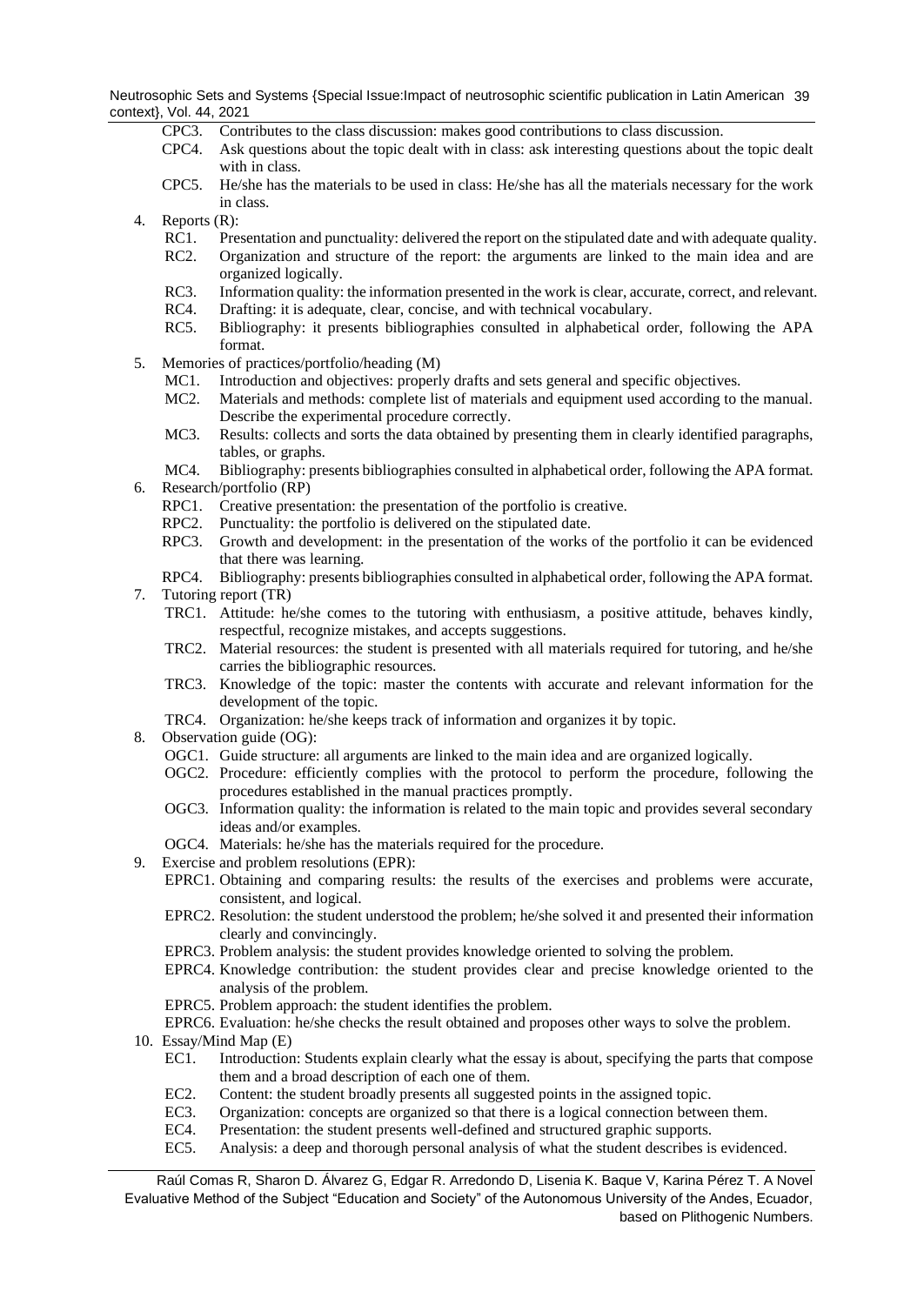- EC6. Conclusions: includes personal opinions supported by bibliographic arguments.
- 11. Mind maps (MM)
	- MMC1. Presentation: the work is presented with visual stimuli and correctly associates the main and secondary ideas.
	- MMC2. Articulations: use keywords that maintain consistency and are organized by categories.
	- MMC3. Clarity of contents: the text is understandable and allows easy understanding of the subject, a logical order is maintained.
	- MMC4. Understanding the topic: Students can explain the information without any difficulties or extra help.
- 12. Exhibition of works (EW):
	- EWC1. Knowledge and preparation of the topic: solvency and confidence are appreciated when expressing their knowledge; student exposes accurate and relevant information for the development of the topic.
	- EWC2. Structure and logical order: an organized exhibition is appreciated, respecting the established times, facilitating the capture of his/her speech from the beginning to the end of his/her intervention.
	- EWC3. Mechanics and body expression maintain adequate body mechanics to present the subject, its body expression encourages confidence and stimulates the participation of the audience.
	- EWC4. Formal use of language: establishes a permanent contact with the public through the mastery of an adequate linguistic record, a good tone of voice, gestural code, and eye contact.
- 13. Laboratory Practice Evaluation (LP):
	- LPC1. Presentation (regulatory uniform): the uniform is worn clean and by practice. The hair is collected with mesh and has clean short nails.
	- LPC2. Observation: the student carefully observes the procedure by applying knowledge to practice.
	- LPC3. Attitude: the student enters the laboratory with enthusiasm, a positive attitude, behaves kindly, is respectful, recognizes mistakes, and accepts suggestions.

LPC4. Participation in practice: the student actively participates in practice by showing interest in it. The median is calculated by using the following formula:

 $median_{i=1}^m {P N_i} = (median_{i=1}^m {T (P N_i)}), median_{i=1}^m {I (P N_i)}$ , median $_{i=1}^m {F (P N_i)}$  $(9)$ ,

Where,  $PN_i$  are m plithogenic numbers,  $T(PN_i)$  the truth components,  $I(PN_i)$  the indeterminate components, and  $F(PN_i)$  the falseness components.

Let x be the student to be evaluated on the subject "Education and Society". Then, each of the professors, lecturers, and teachers evaluate each of the exams corresponding to the 13 aspects mentioned above. Specifically for P, CP, R, M, RP, TR, OG, EPR, E, MM, EW, and LP, there are 12 reports obtained from applying Equation 9 to each of the partial assessments that are applied to the student during the school year on the scale shown in Table 1. Let us illustrate this procedure with an example to make it clearer:

**Example 1:** If 3 projects  $P_1$ ,  $P_2$ ,  $P_3$  are carried out during the course, such that the school grades for x are as follows:

| Criteria of evaluation\Project                       | $P_1$                 | P <sub>2</sub>        | $P_3$                |
|------------------------------------------------------|-----------------------|-----------------------|----------------------|
| PC <sub>1</sub>                                      | MP (0.40, 0.70, 0.50) | MG (0.65, 0.30, 0.45) | G(0.80, 0.10, 0.30)  |
| PC <sub>2</sub>                                      | M(0.50, 0.40, 0.60)   | G(0.80, 0.10, 0.30)   | G(0.80, 0.10, 0.30)  |
| PC <sub>3</sub>                                      | MG (0.65, 0.30, 0.45) | G(0.80, 0.10, 0.30)   | G(0.80, 0.10, 0.30)  |
| PC <sub>4</sub>                                      | G(0.80, 0.10, 0.30)   | G(0.80, 0.10, 0.30)   | G(0.80, 0.10, 0.30)  |
| PC <sub>5</sub>                                      | M(0.50, 0.40, 0.60)   | G(0.80, 0.10, 0.30)   | VG(0.95, 0.05, 0.05) |
| Aggregated evaluation by<br>project using Equation 6 | (0.40, 0.33125, 0.60) | (0.65, 0.10625, 0.45) | (0.80, 0.075, 0.30)  |

**Table 3**: Evaluation of student x for projects  $P_1$ ,  $P_2$ ,  $P_3$  during the course for every criterion.

Equation 6 is used to obtain the evaluation of each project, aggregating assessment of the 5 criteria, see that we used  $\Lambda_p = min$  and  $V_p = max$ , [\[53\]](#page-9-1). The aggregated x's grades for the aspect Project is obtained using formula 9, thus, P = median $\{(0.40, 0.33125, 0.60), (0.65, 0.10625, 0.45), (0.80, 0.075, 0.30)\} = (0.65, 0.10625, 0.45)$ .

For the OWT aspects the same procedure above applies, except that these exams are applied in the course on three occasions, two partial exams (with an oral part and a written part) and a final exam (with an oral part and a written part), let us denote by OT1, WT1, the results of the first partial exam of x; OT2, WT2, the results of the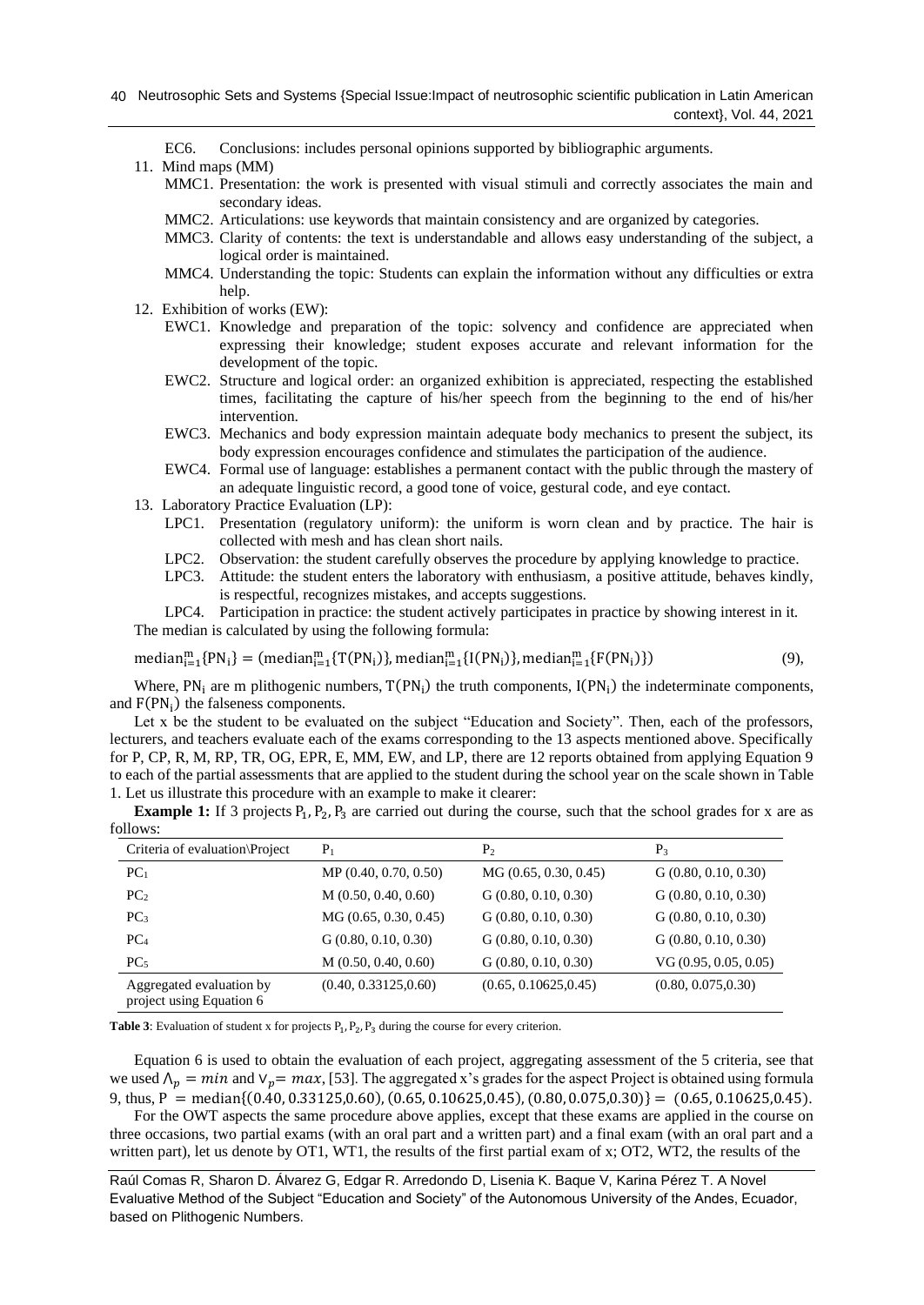Neutrosophic Sets and Systems {Special Issue:Impact of neutrosophic scientific publication in Latin American 41 context}, Vol. 44, 2021

second partial exam; and OT3, WT3, the results of the final exam. Where OT1, WT1, OT2, WT2, OT3, WT3, are the results of aggregating the results of the OWTC1 - OWTC7 criteria with the help of Equation 6, as it was shown in.

#### **Example 1.**

So, we obtain a partial grade 1 OWT1 for x with formula  $\text{OWT1} = \text{mean}(\text{OT1}, \text{WT1})$ , a partial grade 2 OWT2 with formula  $OWT2 = mean(0T2, WT2)$ , and a final evaluation OWT3 with formula OWT3 = mean(OT3, WT3).

Thus, the grades of x are 15, viz., in order of importance: OWT3, OWT2, OWT1, P, CP, R, M, RP, TR, OG, EPR, E, MM, EW, and LP.

The final score for x is obtained from aggregating the 15 values using the weighted mean, as follows:

- 1. By consensus of specialists, OWT3 has importance of "Absolutely significance (AS)" according to Table 2. Therefore, by converting plithogenic number (0.90,0.10, 0.10) to a crisp value by using Equation 8, we have an importance  $w<sub>OWT3</sub> = 0.9$ .
- 2. By consensus of specialists, OWT1 and OWT2 have a "Very robust significance (VRS)" according to Table 2. Therefore, by converting their plithogenic numbers (0.70, 0.30, 0.10) to crisp values by using Equation 8, they have an importance  $w_{\text{OWT1}} = w_{\text{OWT2}} = 0.76667$ .
- 3. By consensus of specialists, P, CP, R, M, RP, TR, OG, EPR, E, MM, EW, and LP have a "Robust significance (RS)" according to Table 2. Therefore, by converting its plithogenic number (0.50, 0.40, 0.60) into a crisp value by utilizing Equation 8, we have an importance  $w_P = w_{CP} = w_R = w_M$  $=$  WRP  $=$  WTR  $=$  W<sub>OG</sub>  $=$  WEPR  $=$  WE  $=$  WMM  $=$  WEW  $=$  WLP  $=$  0.5.  $N_x$ , the final score of x is calculated by Equation 10:

 $N_{\rm v}$  =

$$
\frac{0.9 \text{ OWT3} + 0.76667(\text{OWT2} + \text{OWT1}) + 0.5\binom{P + \text{ CP} + \text{R} + \text{M} + \text{RP} + \text{TR} + \text{OG} + \text{EPR} + \text{E} + \text{MM} + \text{EW}}{8.4333} + \text{LP}}
$$

 $(10)$ ,

4.  $N_x = (T(N_x), I(N_x), F(N_x))$  is compared with each of the plithogenic numbers in Table 1, using formula 11.

$$
d(N_x, TV_v) = \sqrt{(T(N_x) - T(TV_v))^{2} + (I(N_x) - I(TV_v))^{2} + (F(N_x) - F(TV_v))^{2}}
$$
(11).

Where $(T(TV_v), I(TV_v), F(TV_v))$  are the plithogenic numbers in Table 1, with  $v = 1, 2, ..., 7$ .

5. The linguistic term is selected in Table 1, such that  $d(N_x, TV_v)$  is minimal and this is the linguistic value that is associated with student x about the subject "Education and Society".

Let us end this section with one last example:

## **Example 2:**

Let us suppose the x's scores are those summarized in Table 4, for every one of the aspects:

| Result in form of plithogenic<br>number |
|-----------------------------------------|
| (0.80, 0.10, 0.30)                      |
| (0.80, 0.10, 0.30)                      |
| (0.65, 0.30, 0.45)                      |
| (0.65, 0.10625, 0.45)                   |
| (0.50, 0.40, 0.60)                      |
| (0.65, 0.30, 0.45)                      |
| (0.80, 0.10, 0.30)                      |
| (0.65, 0.30, 0.45)                      |
| (0.65, 0.30, 0.45)                      |
| (0.50, 0.40, 0.60)                      |
| (0.80, 0.10, 0.30)                      |
|                                         |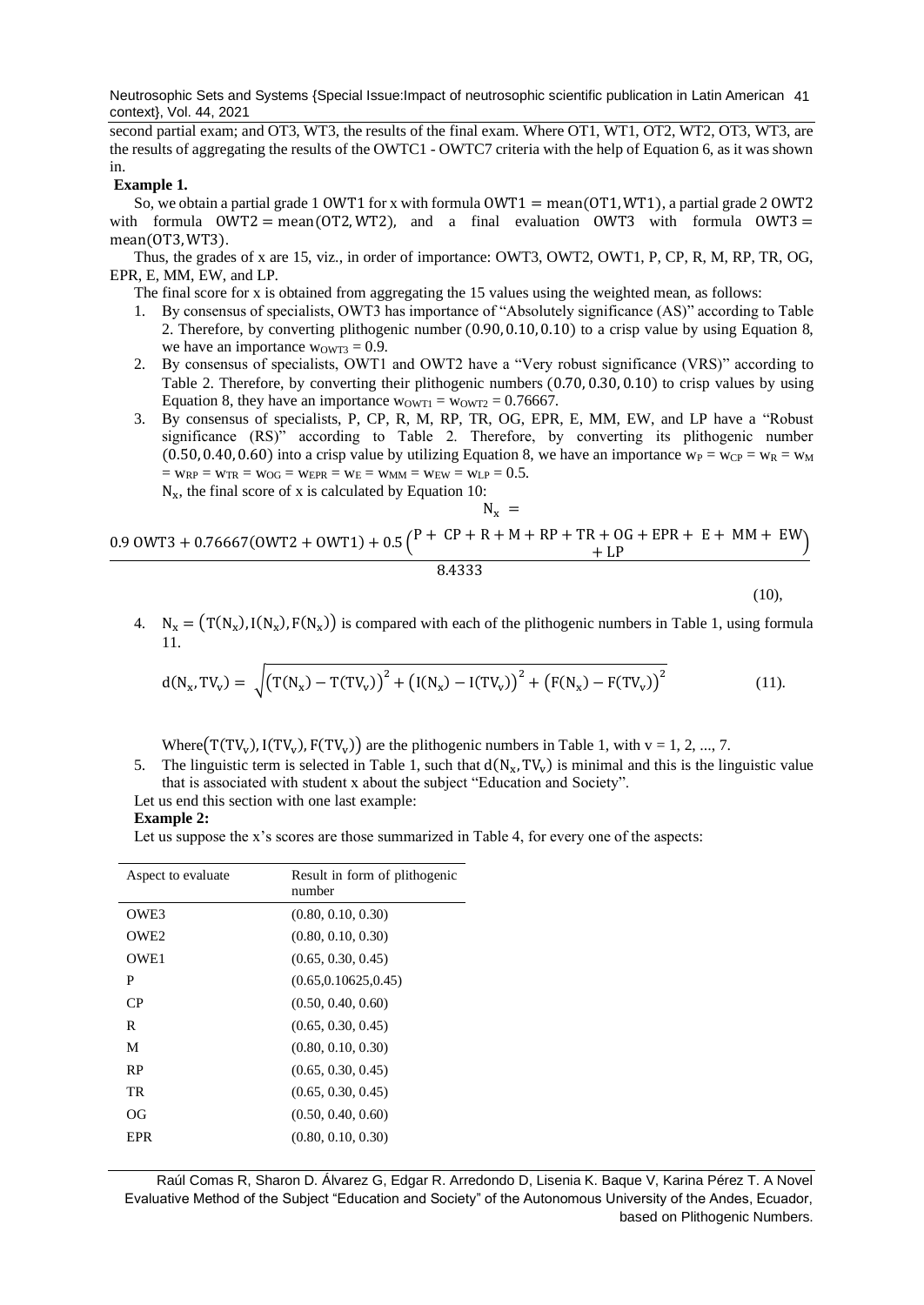Neutrosophic Sets and Systems {Special Issue:Impact of neutrosophic scientific publication in Latin American 42 context}, Vol. 44, 2021

| E.        | (0.80, 0.10, 0.30)    |
|-----------|-----------------------|
| MМ        | (0.65, 0.10625, 0.45) |
| <b>EW</b> | (0.65, 0.30, 0.45)    |
| ΙP        | (0.80, 0.10, 0.30)    |

**Table 4**: School grades of student x with respect to all 15 aspects.

Thus, applying Formula 10, we have  $N_x = (0.69743 \quad 0.20193 \quad 0.40257)$ , comparing this plithogenic number with those shown in Table 1, using the distance function of Equation 11, we have that the minimum distance (equals to 0.11881) is obtained for "Medium Good (MG)", and this is the final qualification of x in the course.

See that formulas 2 or 4 can be applied to compare the dominant criteria OWT3, with any of the other evaluations always that a value is fixed for the attribute value contradiction degree function.

#### **Conclusion**

This paper proposed a novel method for the evaluation of students in the subject "Education and Society" of the "Basic Education" program at the Autonomous University of the Andes, Ecuador. Plithogeny and plithogenic numbers were used to perform this evaluation. Plithogeny is a new theory that allows modeling complex systems obtained from the interaction, sometimes nonlinear, among simpler components, not necessarily free of contradictions, to obtain a new element. In this evaluative model, professors, lecturers, and teachers offer their qualitative assessments in the form of linguistic terms, and the final result of evaluating each student is also offered in the form of a linguistic term. This way of representing and obtaining the qualification of each student is comprehensible to both, students and teachers.

### **References**

- <span id="page-7-0"></span>[1] A. Guerrero-Serón, *Teaching and society of sociological knowledge of the education (Enseñanza y sociedad de conocimiento sociológico de la educación)(In Spanish)*: Siglo XXI de España Editores, S.A., 2011.
- <span id="page-7-1"></span>[2] A. Sacristán, *Society of the knowledge, technology and education (Sociedad del conocimiento, tecnología y educación)(In Spanish)*: Ediciones Morata, S. L., 2013.
- <span id="page-7-2"></span>[3] I. I. Orozco Fernández and J. Estupiñán Ricardo, "Atención a la diversidad como premisa de la formación del profesional en comunicación social," *Dilemas Contemporáneos: Educación, Política y Valores,* vol. 6, 2018.
- <span id="page-7-3"></span>[4] G. Garcia Brustenga, *The Red Queen: seven interviews to experts on the function of the education in the liquid society (La Reina Roja: siete entrevistas a expertos sobre la función de la educación en la sociedad líquida)(In Spanish)*: Editorial UOC, 2018.
- <span id="page-7-4"></span>[5] E. Galvis- Lista, G. L. Amarú - Angulo Cuentas, and M. P. González- Zabala, *Education, culture and society: a vision from the scientific production (Educación, cultura y sociedad: una mirada desde la producción científica)(In Spanish)*: Editorial Unimagdalena, 2018.
- <span id="page-7-5"></span>[6] J. E. RICARDO, *Estrategia de Gestión en la Educación Superior; pertinencia e impacto en la interrelación de los procesos académicos, de investigación científica y de vinculación con la sociedad en el periodo enero 2016-mayo 2018 en la Facultad de Ciencias Jurídicas, Sociales y de la Educación de la Universidad Técnica de Babahoyo en Ecuador*: Infinite Study, 2018.
- [7] J. E. Ricardo, Á. B. M. Vásquez, R. A. A. Herrera, A. E. V. Álvarez, J. I. E. Jara, and N. B. Hernández, "Management System of Higher Education in Ecuador. Impact on the Learning Process," *Dilemas Contemporáneos: Educación, Política y Valore,* 2018.
- [8] J. E. Ricardo, J. J. D. Menéndez, and R. L. M. Manzano, "Integración universitaria, reto actual en el siglo XXI," *Revista Conrado,* vol. 16, pp. 51-58, 2020.
- [9] G. Á. Gómez, J. V. Moya, J. E. Ricardo, and C. V. Sánchez, "La formación continua de los docentes de la educación superior como sustento del modelo pedagógico," *Revista Conrado,* vol. 17, pp. 431-439, 2021.
- [10] C. Contreras and M. Anahis, "Proceso de titulación, pertinencia en la carrera de comunicación social de la facultad de ciencias jurídicas sociales y de la educación en la universidad técnica de Babahoyo," Babahoyo: UTB, 2018, 2018.
- [11] M. L. C. Mesa and N. S. Monzón, "ICT-based learning assessment: understanding its educational dimension in the context of the bachelor of science in education degree program of the Universidad Autónoma del Estado de Hidalgo," *Universidad y Sociedad,* vol. 13, pp. 75-86, 2021.
- <span id="page-7-6"></span>[12] F. Smarandache, *Plithogeny, Plithogenic Set, Logic, Probability, and Statistics*. Brussels: Pons, 2017.

Raúl Comas R, Sharon D. Álvarez G, Edgar R. Arredondo D, Lisenia K. Baque V, Karina Pérez T. A Novel Evaluative Method of the Subject "Education and Society" of the Autonomous University of the Andes, Ecuador, based on Plithogenic Numbers.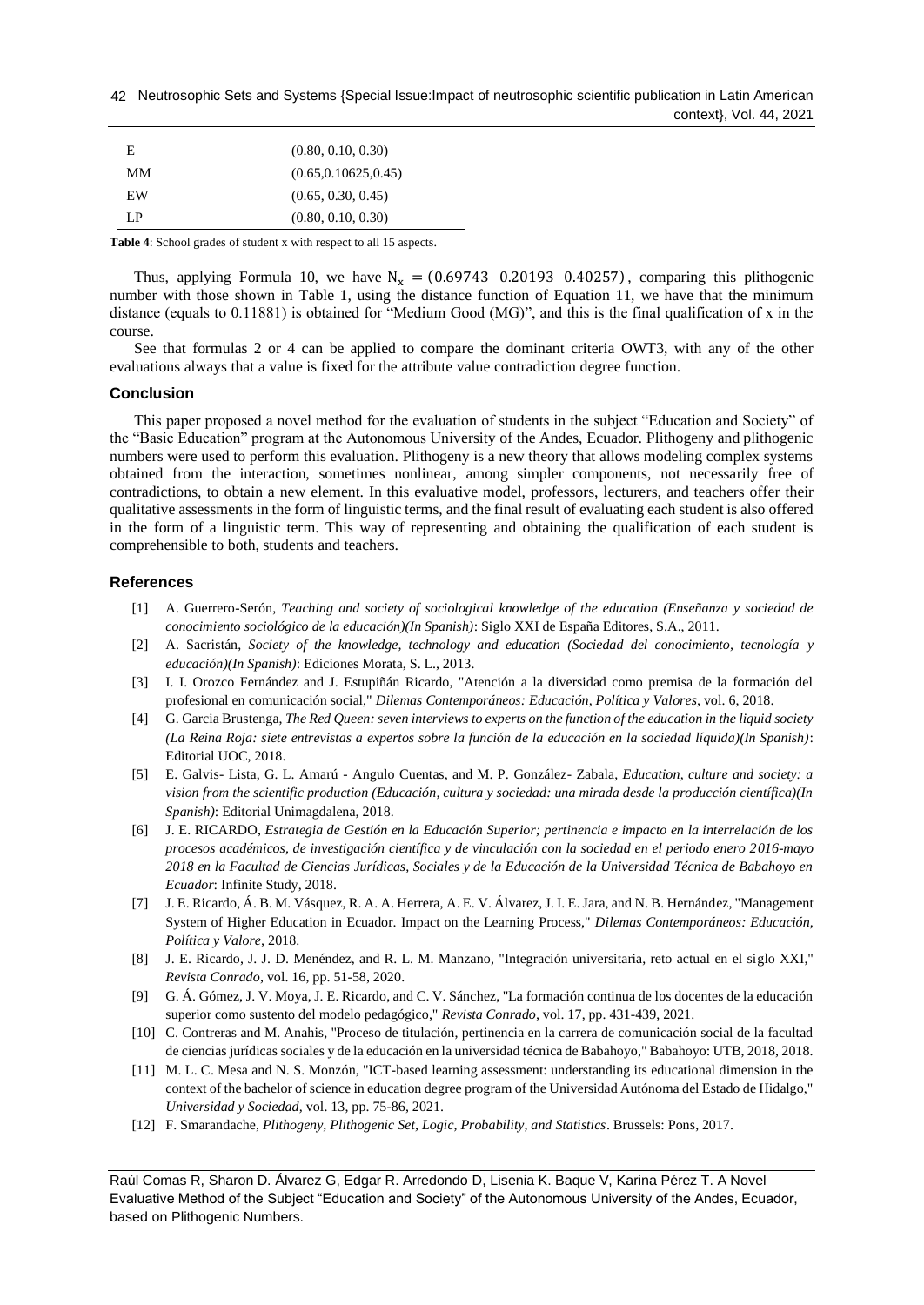Neutrosophic Sets and Systems {Special Issue:Impact of neutrosophic scientific publication in Latin American 43 context}, Vol. 44, 2021

- <span id="page-8-8"></span>[13] F. Smarandache, "Plithogenic Set, an Extension of Crisp, Fuzzy, Intuitionistic Fuzzy, and Neutrosophic Sets – Revisited," *Neutrosophic Sets and Systems,,* vol. 21, pp. 153-166, 2018.
- <span id="page-8-9"></span>[14] F. Smarandache, *Plithogenic Set, an extension of crisp, fuzzy, intuitionistic fuzzy, and neutrosophic sets-revisited*: Infinite Study, 2018.
- <span id="page-8-2"></span>[15] M. Abdel-Basset, R. Mohamed, A. E. N. H. Zaied, and F. Smarandache, "A Hybrid Plithogenic Decision-Making Approach with Quality Function Deployment for Selecting Supply Chain Sustainability Metrics," *Symmetry,,* vol. 11, p. 903, 2019.
- [16] D. C. Vera, A. V. T. Suntaxi, G. C. I. Alcívar, J. E. Ricardo, and M. D. O. Rodríguez, "Políticas de inclusión social y el sistema de ingreso a las instituciones de educación superior del ecuador," *Dilemas Contemporáneos: Educación, Política y Valores,* vol. 6, 2018.
- [17] J. M. B. Ayala, J. E. O. Benítez, and J. B. P. Galindo, "Análisis TOPSIS de las competencias profesionales en la junta cantonal de protección de derechos de las niñas, niños y adolescentes del cantón La Concordia," *Universidad y Sociedad,* vol. 13, pp. 291-300, 2021.
- <span id="page-8-0"></span>[18] G. Á. Gómez, J. V. Moya, and J. E. Ricardo, "Method to measure the formation of pedagogical skills through neutrosophic numbers of unique value," *Revista Asociación Latinoamericana de Ciencias Neutrosóficas. ISSN 2574- 1101,* vol. 11, pp. 41-48, 2020.
- <span id="page-8-1"></span>[19] G. Á. Gómez, J. V. Moya, J. E. Ricardo, and C. B. V. Sánchez, "Evaluating Strategies of Continuing Education for Academics Supported in the Pedagogical Model and Based on Plithogenic Sets," *Neutrosophic Sets and Systems,* vol. 37, pp. 16-23, 2020.
- [20] F. Smarandache, "Plithogenic Probability & Statistics are generalizations of MultiVariate Probability & Statistics," *Neutrosophic Sets and Systems,* vol. 43, pp. 280-289, 2021.
- [21] R. E. Atencio González, J. C. d. J. Arrias Añez, J. E. Coronel Piloso, and O. I. Ronquillo Riera, "Prioritization of the Social Approach of Employment Modeled by Plithogenic Sets " *Neutrosophic Sets and Systems,* vol. 37, pp. 184- 192, 2020.
- <span id="page-8-3"></span>[22] M. Abdel-Basset, M. Mohamed, and F. Smarandache, "An extension of neutrosophic AHP–SWOT analysis for strategic planning and decision-making," *Symmetry,,* vol. 10, p. 116, 2018.
- <span id="page-8-4"></span>[23] S.Gomathy, D. Nagarajan, S. Broumi, and M. Lathamaheswari, "Plithogenic sets and their application in decision making," *Neutrosophic Sets and Systems,,* vol. 38, pp. 453-469, 2020.
- <span id="page-8-5"></span>[24] R. E. Atencio-González, J. C. de-Jesús-Arrias-Añez, J. E. Coronel-Piloso, and O. I. Ronquillo-Riera, "Prioritization of the Social Approach of Employment Modeled by Plithogenic Sets," *Neutrosophic Sets and Systems,,* vol. 37, pp. 184-192, 2020.
- <span id="page-8-6"></span>[25] G. Álvarez-Gómez, J. Viteri-Moya, J. Estupiñán-Ricardo, and C. B. Viteri-Sanchez, "Evaluating Strategies of Continuing Education for Academics Supported in the Pedagogical Model and Based on Plithogenic Sets," *Neutrosophic Sets and Systems,,* vol. 37, pp. 16-23, 2020.
- <span id="page-8-7"></span>[26] N. Batista-Hernandez, N. Valcarcel-Izquierdo, M. Leyva-Vazquez, and F. Smarandache, "Validation of the pedagogical strategy for the formation of the competence entrepreneurship in high education through the use of neutrosophic logic and Iadov technique," *Neutrosophic Sets and Systems,,* vol. 23, pp. 45-51, 2018.
- [27] K. L. Fernández-Rodríguez, G. Abad-Peña, M. T. Ortiz-Luzuriaga, Y. Ramos-López, G. E. Cevallos-Uve, E. E. Obaco-Soto*, et al.*, "Neutrosophic model to measure the impact of management projects on the process of pedagogical-research training," *Neutrosophic Sets and Systems,,* vol. 26, pp. 12-18, 2019.
- [28] P. Y. Jadán-Solís, B. A. Auria-Burgos, M. L. Triana-Palma, C. Y. Mackencie-Álvarez, and F. d. R. Carriel-Paredes, "Compensatory fuzzy logic model for impact assessment when implementing ICT in pedagogical scenarios," *Neutrosophic Sets and Systems,,* vol. 26, pp. 41-48, 2019.
- [29] J. M. Puetate-Paucar, V. H. Lucero-Salcedo, and J. R. Cadena-Morillo, "Multicriteria Analysis of the Violation of the Right to Education in Young People," *Neutrosophic Sets and Systems,,* vol. 37, pp. 336-346, 2020.
- <span id="page-8-10"></span>[30] W. O. Ortega Chávez, F. Pozo Ortega, J. K. Vásquez Pérez, E. J. Díaz Zúñiga, and A. R. Patiño Rivera, *Modelo ecológico de bronfenbrenner aplicado a la pedagogía, modelación matemática para la toma de decisiones bajo incertidumbre: de la lógica difusa a la lógica plitogénica.* Gallup, USA, 2021.
- [31] F. Smarandache, *An introduction to the Neutrosophic probability applied in quantum physics: Infinite Study*, 2000.
- [32] W. V. Kandasamy and F. Smarandache, "Fuzzy Neutrosophic Models for Social Scientists.," *Education Publisher Inc.,* 2013.
- [33] F. Smarandache, *Neutrosophy, a new Branch of Philosophy*: Infinite Study, 2002.
- [34] Pérez-Teruel, *Neutrosophic logic for mental model elicitation and analysis.*: Neutrosophic Sets and Systems 2, 2014.
- [35] E. J. H. Antepara, *Competencies Interdepencies Analysis based on Neutrosophic Cognitive Mapping*: Neutrosophic Sets and Systems, 2017.
- [36] F. Smarandache, *An introduction to the Neutrosophic probability applied in quantum physics*: Infinite Study, 2000.